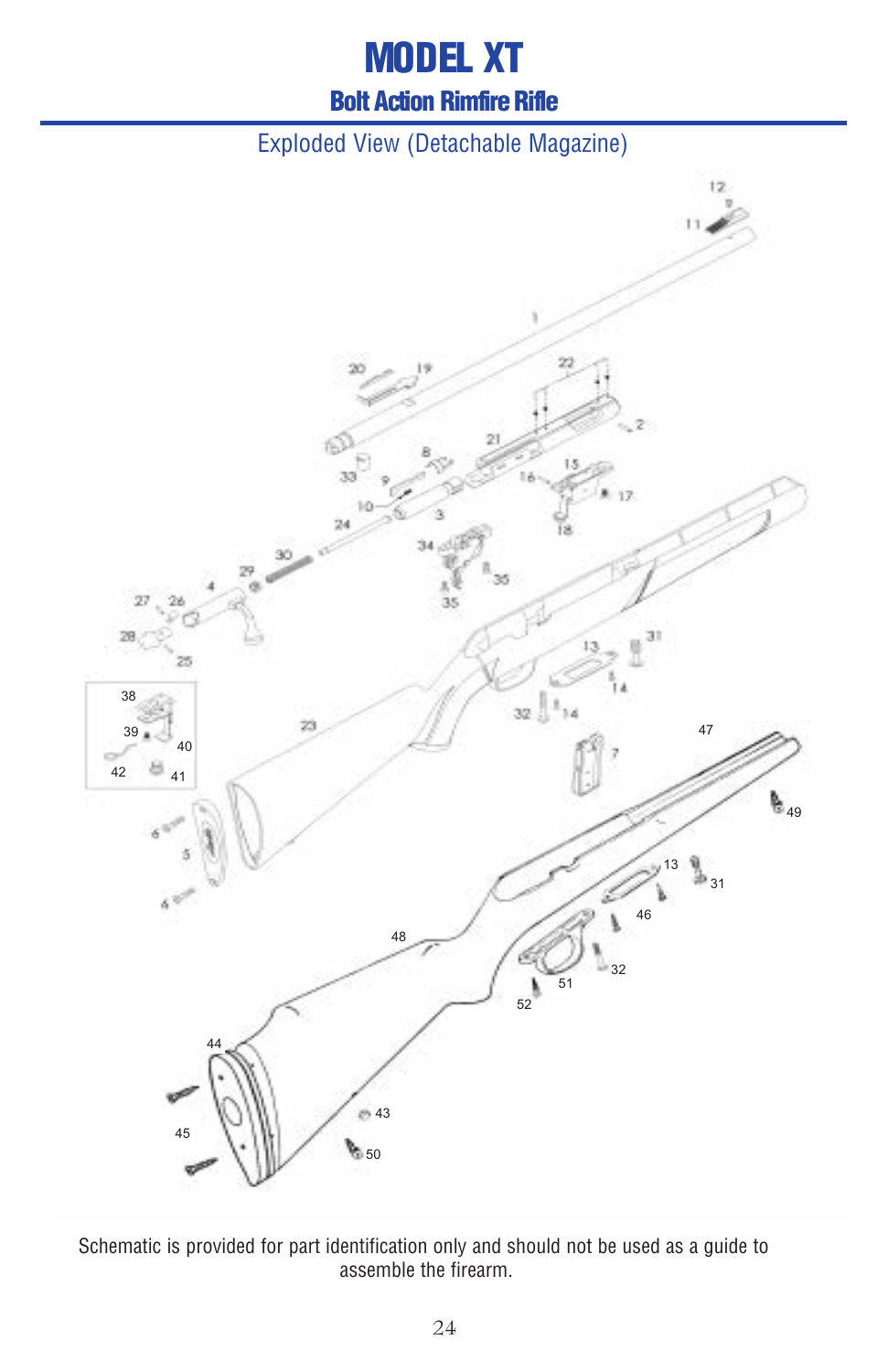# **MODEL XT**

### **Bolt Action Rimfire Rifle**

#### Parts List (Detachable Magazine)

| <b>ITEM</b><br>NO. | <b>PART NAME</b>                 | <b>ITEM</b><br>NO. | <b>PART NAME</b>                  |
|--------------------|----------------------------------|--------------------|-----------------------------------|
| 1                  | Barrel                           | 31                 | Takedown Screw; Front             |
| 2                  | <b>Barrel Retaining Pin</b>      | 32                 | Takedown Screw; Rear              |
| 3                  | Breech Bolt; Front               | 33                 | Takedown Screw Stud               |
| 4                  | Breech Bolt: Rear                | 34                 | <b>Trigger Assembly</b>           |
| 5                  | Butt Plate (syn)                 | 35                 | Trigger Ass'y Mounting Screws (2) |
| 6                  | Butt Plate Mounting Screws (syn) |                    | <b>Magnum components</b>          |
| 7                  | DM; LR 7-Shot (shown)            | 36                 | DM; Magnum 7-shot (NS)            |
| 8                  | Extractor                        | 37                 | DM; Magnum 4-shot (NS)            |
| 9                  | <b>Firing Pin</b>                | 38                 | <b>Magazine Mount Bracket</b>     |
| 10                 | Firing Pin Spring                | 39                 | <b>Magazine Latch Screw</b>       |
| 11                 | <b>Front Sight Base</b>          | 40                 | Magazine Latch                    |
| 12                 | <b>Front Sight Base Screw</b>    | 41                 | Mag. Mounting Bracket Screw       |
| 13                 | <b>Magazine Guard Plate</b>      | 42                 | Ejector; Magnum                   |
| 14                 | Magazine Guard Plate Screws (2)  |                    |                                   |
| 15                 | <b>Magazine Guide</b>            |                    |                                   |
| 16                 | Magazine Guide Pivot Pin         |                    | <b>Wood Stock; DM</b>             |
| 17                 | <b>Magazine Guide Screw</b>      | 43                 | <b>Bullseve</b>                   |
| 18                 | Magazine Latch/Ejector           | 44                 | Butt Plate; Wood                  |
| 19                 | <b>Rear Sight Base</b>           | 45                 | Butt Plate Mounting Screw (2)     |
| 20                 | <b>Rear Sight Elevator</b>       | 13                 | <b>Magazine Guard Plate</b>       |
| 21                 | Receiver                         | 46                 | Magazine Guard Plate Screws (2)   |
| 22                 | Receiver Plugs (4)               | 47                 | Swivel Stud Nut; Front (NS)       |
| 23                 | Stock; Synthetic                 | 48                 | Stock; Wood DM                    |
| 24                 | Striker Body                     | 49                 | Swivel Stud; Front                |
| 25                 | Striker Body Retaining Pin       | 50                 | Swivel Stud; Rear                 |
| 26                 | Striker Cam Pin                  | 31                 | Takedown Screw; Front             |
| 27                 | Striker Cam Retaining Pin        | 32                 | Takedown Screw; Rear              |
| 28                 | Striker Knob                     | 51                 | <b>Trigger Guard</b>              |
| 29                 | <b>Striker Sleeve</b>            | 52                 | <b>Trigger Guard Screw</b>        |
| 30                 | <b>Striker Spring</b>            |                    |                                   |

| DM ---- Detachable Magazine           |
|---------------------------------------|
| NS --- Not Shown                      |
| Syn --- Synthetic Stock Configuration |

#### Note: Parts are subject to change without notice.

Some components may be restricted from sale. For details how to order parts see, "How to Obtain Parts and Service from The Marlin Firearms Company," on page 28.

Have your firearm's serial number available when ordering parts to ensure the correct components are obtained for your particular firearm configuration.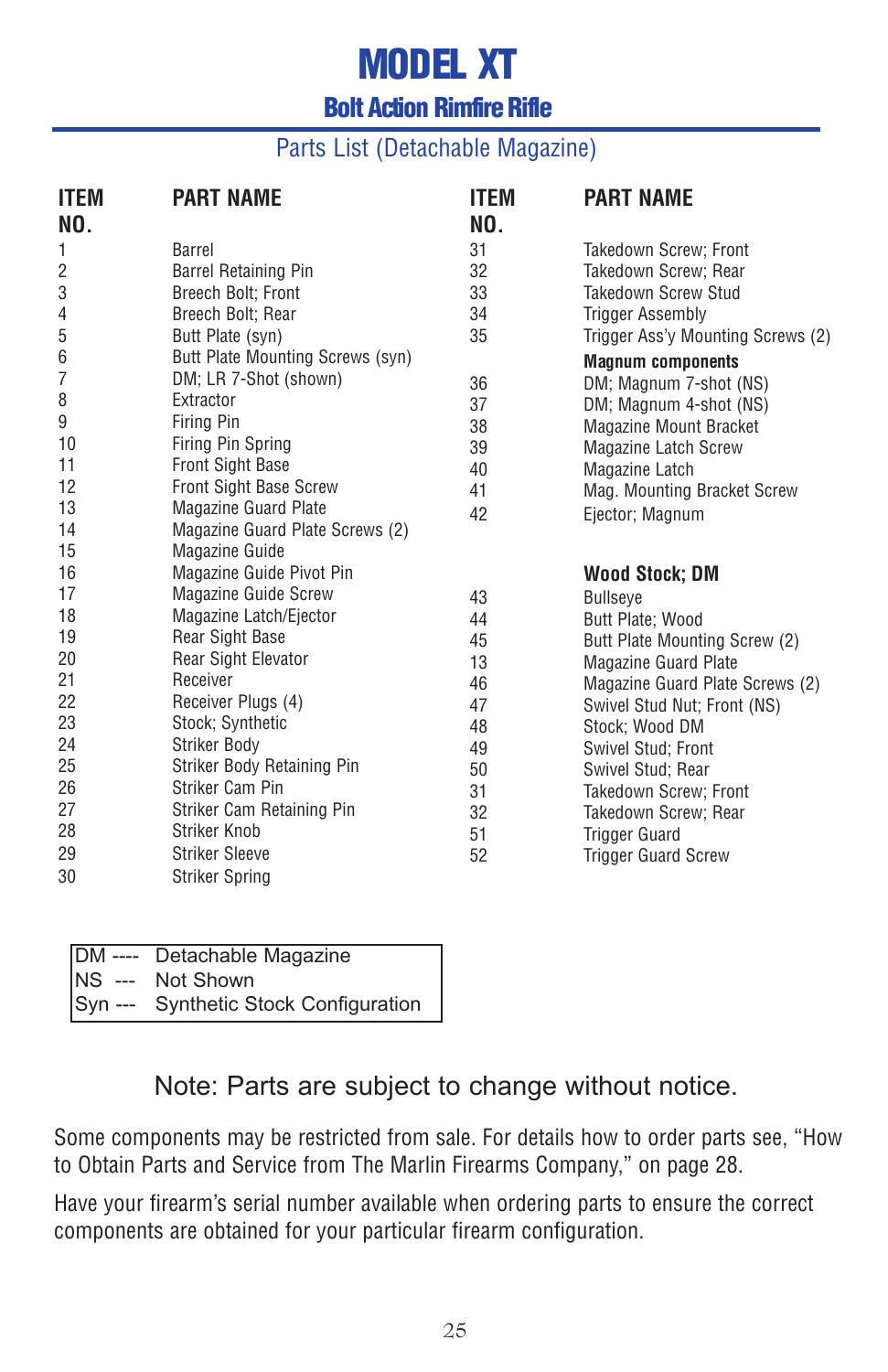# **MODEL XT Bolt Action Rimfire Rifle**

### Exploded View (Tubular Magazine)



Schematic is provided for part identification only and should not be used as a guide to assemble the firearm.